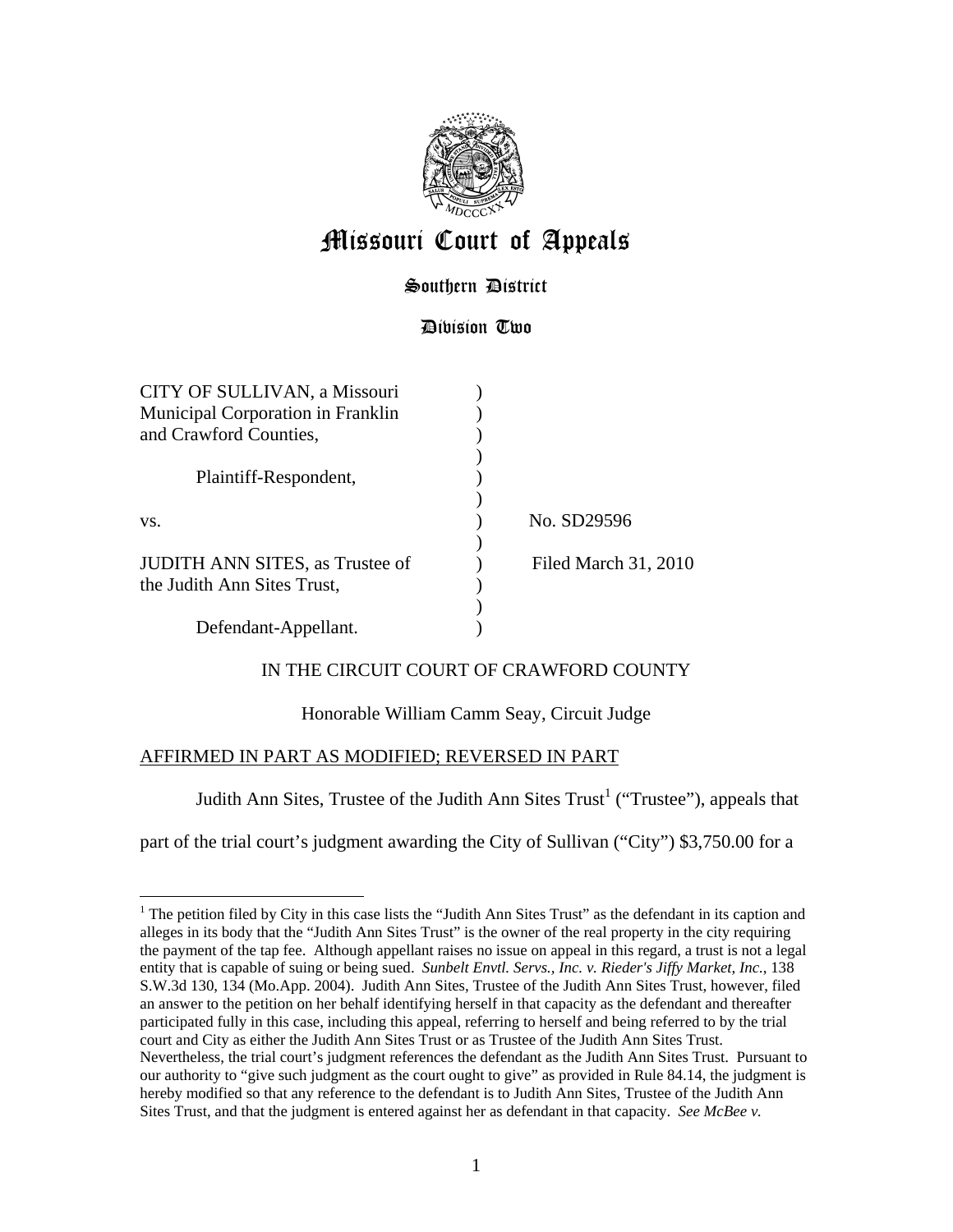sewer tap fee. Trustee contends that City's ordinance authorizing the collection of the fee constitutes a "special law" in violation of article III, section 40(30) of the Missouri Constitution. We agree and reverse that part of the trial court's judgment.

#### **Factual and Procedural Background**

Viewed in the light most favorable to the trial court's judgment and disregarding all contrary evidence and inferences, *BBCB, LLC v. City of Independence*, 201 S.W.3d 520, 531 (Mo.App. 2006), the facts are as follows.

 Before December of 1996, residents of Sullivan whose property was not situated near existing city sewer main lines were permitted to maintain private sewer systems on their properties, which generally took the form of septic tanks. In 1996, City developed a plan to lay new sewer lines in areas that previously could not have connected to City's sewer system—the "unsewered areas." The Board of Aldermen proposed a bond issue to fund the construction of the new sewer main lines. A proposal to issue \$3,305,000.00 in revenue bonds to be used to improve and expand City's existing sewer system and waterworks was submitted to and approved by Sullivan residents.

In May of 1999, once the actual plan for the construction of the new sewer lines was completed, the Board of Aldermen passed Ordinance No. 2574, which issued the \$3,305,000.00 in bonds. This ordinance provides that the bonds are special, limited obligations of City, payable solely from, and secured by, a pledge of the net revenues gained from the operation of City's combined sewer system and waterworks.

 $\overline{a}$ 

*Gustaaf Vandecnocke Revocable Trust*, 986 S.W.2d 170, 173 (Mo. banc 1999). This opinion and its caption, consistent with the law that a trust is not a legal entity, and our modification of the judgment accordingly, will only refer to Judith Ann Sites, Trustee of the Judith Ann Sites Trust as the defendant and appellant.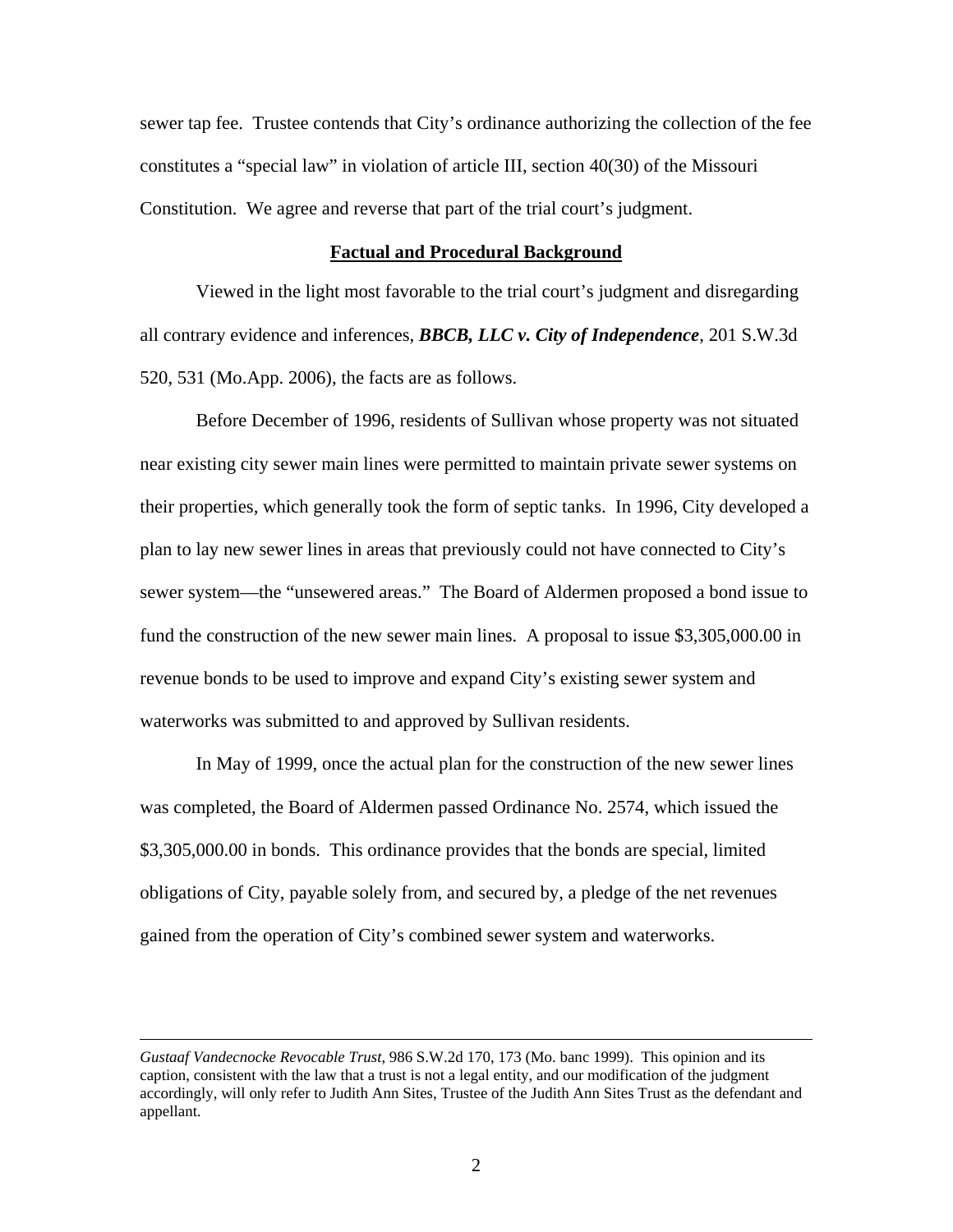As part of implementing the new sewer project and setting the revenue stream to fund the revenue bonds, the Board of Aldermen passed Ordinance No. 2581 in July of 1999. City claims this ordinance mandates that after its passage, a new gravity-type connector to the sewer system for land located in a pre-1996 sewered area would be required to pay a sewer tap fee of  $$60.00$ <sup>2</sup> whereas the same type new connector for land located in a pre-1996 unsewered area would be required to pay \$3,750.00; the fees would be \$75.00 and \$4,250.00, respectively, to connect via a grinder pump connection.

Trustee owns twelve-and-one-half acres located in a pre-1996 unsewered area of the city. She maintains a private septic tank on the property.

After the new sewer line was installed, City sent Trustee a letter advising that installation was complete and she had 210 days within which to connect her property to the new system. The letter also stated that she would be charged \$3,750.00 for the gravity feed connection. Trustee did not comply with the terms of the letter, and instead continued to maintain her private septic tank.

On December 8, 2005, City filed a Petition for Injunctive Relief against Trustee in the Circuit Court of Crawford County, which sought to enjoin Trustee from using the private septic system and require Trustee to connect to the new sewer line. City contended that Trustee continued to maintain her private septic tank while her property was within 100 feet of a sewer line, which was in violation of its ordinance requiring connection to its sewer system if property was located within that distance of a sewer main line.

<sup>&</sup>lt;sup>2</sup> At the time of trial, a new ordinance had increased the \$60.00 fee for previously sewered areas to \$500.00.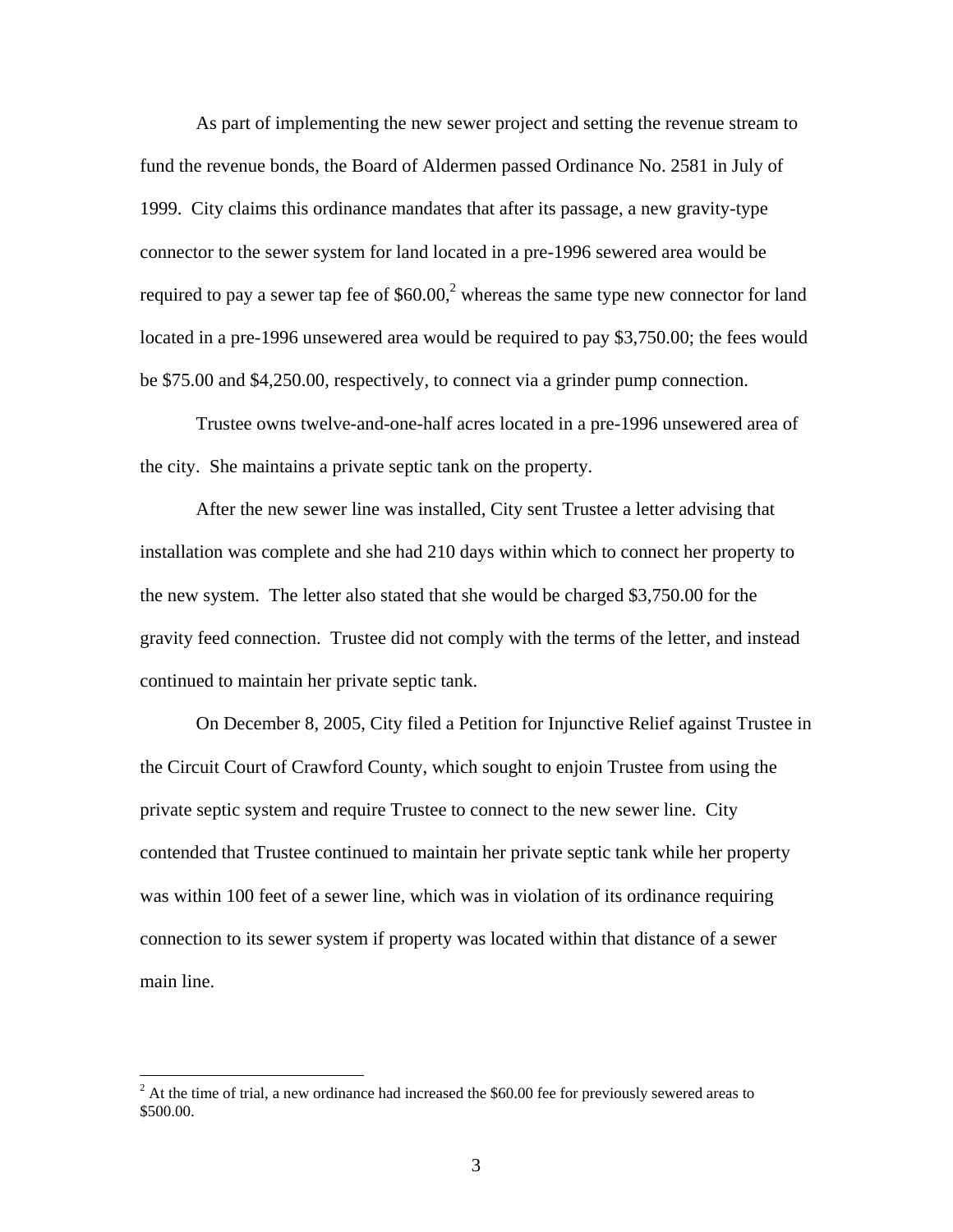Trustee responded in her answer that the sewer tap fees are unlawful because they amount to a "special law" in violation of the Missouri Constitution, article III, section 40(30). Trustee alleged that she—along with other property owners residing in pre-1996 unsewered areas—was placed in a special classification of persons required to pay a much higher rate than those in the pre-1996 sewered areas, for access to the same public sewer system. Trustee further alleged that imposition of the varying fees constituted a violation of the Equal Protection Clause found in article I, section 2, of the Missouri Constitution. Finally, Trustee contended that the financing method did not comport with section  $250.080$ <sup>3</sup>

Following trial, the trial court entered judgment in favor of City. Specifically, the trial court held that the sewer tap fees imposed by City do not violate the Missouri Constitution, and it enjoined Trustee from operating its private septic system. The trial court further ordered that City could enter Trustee's property in order to connect the property with the main sewer line, if necessary. Finally, the trial court awarded City \$3,750.00 in damages—the amount of the sewer tap fee—and found Trustee liable for the costs of connecting the property to the main sewer line.

Trustee timely appealed to the Supreme Court of Missouri, which thereafter transferred the appeal to this Court.<sup>4</sup>

#### **Standard of Review**

Whether a municipal ordinance is constitutionally valid is a question of law that this Court reviews *de novo*. *State ex rel. Sunshine Enters. of Mo., Inc. v. Bd. of Adjustment of the City of St. Ann*, 64 S.W.3d 310, 314 (Mo. banc 2002).

 $\overline{a}$ 

 $3$  All statutory references are to RSMo 2000, unless otherwise noted.

<sup>&</sup>lt;sup>4</sup> Trustee does not challenge any relief afforded City against her by the trial court in its judgment other than the payment of the \$3,750 sewer tap fee.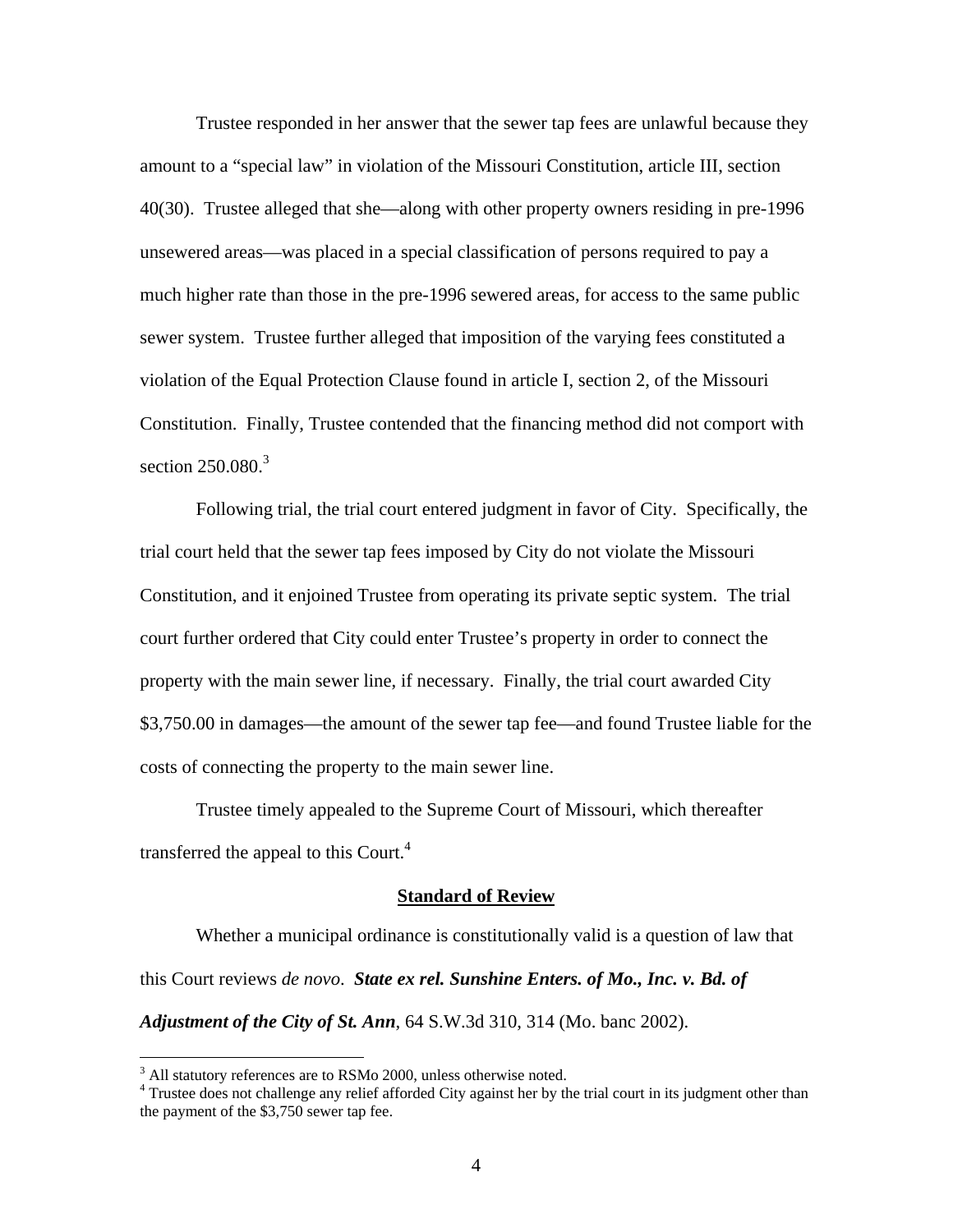#### **Discussion**

Trustee, in her sole point relied on, contends that Ordinance No. 2581

is a special law in violation of Article III, § 40(30), of the Constitution of Missouri, and therefore is invalid *in that* that ordinance arbitrarily requires property owners near new sewer lines to pay a 750% higher fee to connect to those sewer lines than it does for owners of new properties near sewer lines existing at the time of the ordinance's enactment to receive the same services using the same materials, and thus enacts a classification based on the immutable characteristics of historical and geographic facts.

We agree.

 $\overline{a}$ 

Before reaching the merits of the claim, however, we address City's contention that Trustee's claim is precluded by the decision of the Eastern District of this Court in Larson et al. v. City of Sullivan, 92 S.W.3d 128 (Mo.App. 2002).<sup>5</sup> The *Larson* plaintiffs challenged the constitutionality of the ordinance on different grounds than those raised in the instant case; City argues in its brief, however, that, through virtual representation,  $6$  the doctrine of claim preclusion bars Trustee's claim here because, quoting *Heintz Elec. Co. v. Tri Lakes Interiors, Inc.*, 185 S.W.3d 787, 792 (Mo.App. 2006), "'[t]he doctrine precludes not only those issues on which the court in the former case was required to pronounce judgment, but to every point properly belonging to the subject matter of litigation and which the parties, exercising reasonable diligence, might have brought forward at the time."

<sup>&</sup>lt;sup>5</sup> An astute reader may pause to ponder how issues involving City's ordinance No. 2581 eventually became the subject of two cases in different geographical districts of this Court. Sullivan is bisected by the county line between Franklin County, in the Eastern District of this Court, and Crawford County, in this district of the Court. *Compare* section 477.050; section 477.060. Venue of the suit against City in *Larson* had to be brought in Franklin County, where its seat of government is apparently situated, *see* section 508.050, whereas venue of City's suit against Trustee in this case was dictated by Trustee's residence in the Crawford County part of the city, *see* section 508.010.2(1). 6

<sup>&</sup>lt;sup>6</sup> "Virtual representation," in which a judgment concerning a public body is presumed binding on all residents, citizens and taxpayers pertinent to that body, is "based upon considerations of necessity and paramount convenience and may be invoked to prevent a failure of justice." *Drainage Dist. No. 1 v. Matthews*, 234 S.W.2d 567, 574 (Mo. 1950). It is applicable if "the interest of the represented and the representative are so identical that the inducement and desire to protect the common interest may be assumed to be the same in each and if there can be no adversity of interest between them." *Id.*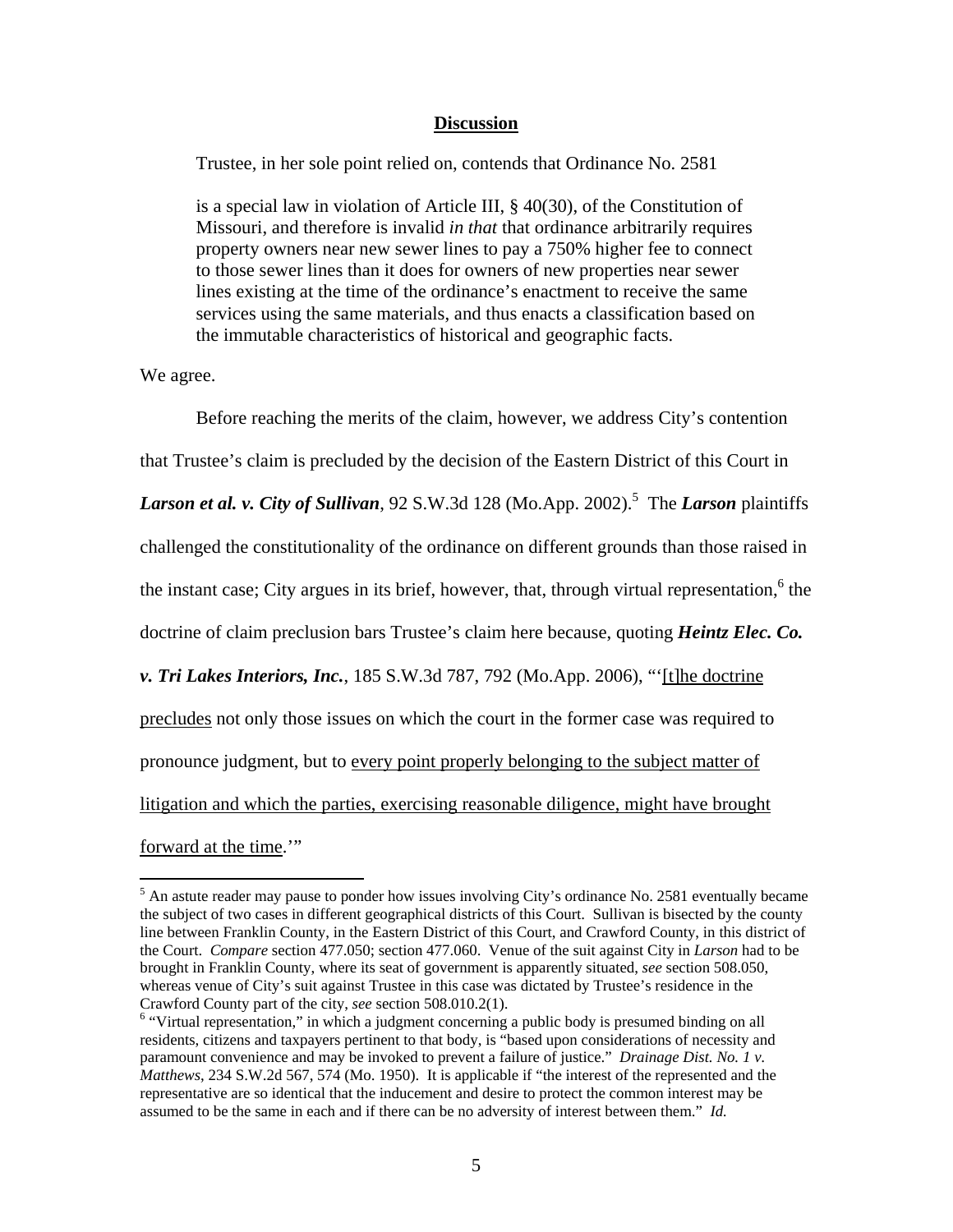We cannot reach the merits of this argument because City failed to raise the issue of claim preclusion in any pleading to the trial court. Rather, in its Amended Answer to Defendant Sites' Counterclaim, City argues only that Trustee is "collaterally estopped from bringing forth these issues in this matter as they have already been judicially settled."<sup>7</sup> Likewise, City used similar language to assert collateral estoppel in its Motion to Dismiss Defendant's Answer.

Claim preclusion differs from issue preclusion; the former—also known as *res judicata*—"precludes the same parties from relitigating the same claim[,]" while the latter—commonly known as collateral estoppel—"precludes the same parties from relitigating an issue which has been previously adjudicated." *Stine v. Warford*, 18 S.W.3d 601, 605 (Mo.App. 2000). While these defenses may be closely related, *Sexton v. Jenkins & Assocs., Inc.*, 152 S.W.3d 270, 273 n.3 (Mo. banc 2004), they are, nevertheless, distinct defenses and as such, the pleading of one cannot satisfy a requirement to plead the other.

Rule 55.01 states, "A defense consisting of an affirmative avoidance to any matter alleged in a preceding pleading must be pleaded." The failure to so plead waives that defense unless either (1) the trial court permitted the pleadings to be amended to include the defense, or (2) the issue was tried by implied or actual consent of the parties. *Billings Mut. Ins. Co. v. Cameron Mut. Ins. Co.*, 229 S.W.3d 138, 143 (Mo.App. 2007). Neither exception is supported by the record in this case. Thus, City has waived any claim

<u>.</u>

<sup>&</sup>lt;sup>7</sup> City uses both "claim preclusion" and "*res judicata*" intermittently throughout its argument on appeal; although commonly tied to claim preclusion, *res judicata* is occasionally used in place of both "claim preclusion" and "issue preclusion." *See Sexton v. Jenkins & Assocs., Inc.*, 152 S.W.3d 270, 273 n.3 (Mo. banc 2004). Nevertheless, in its pleadings, City only specifically referenced collateral estoppel.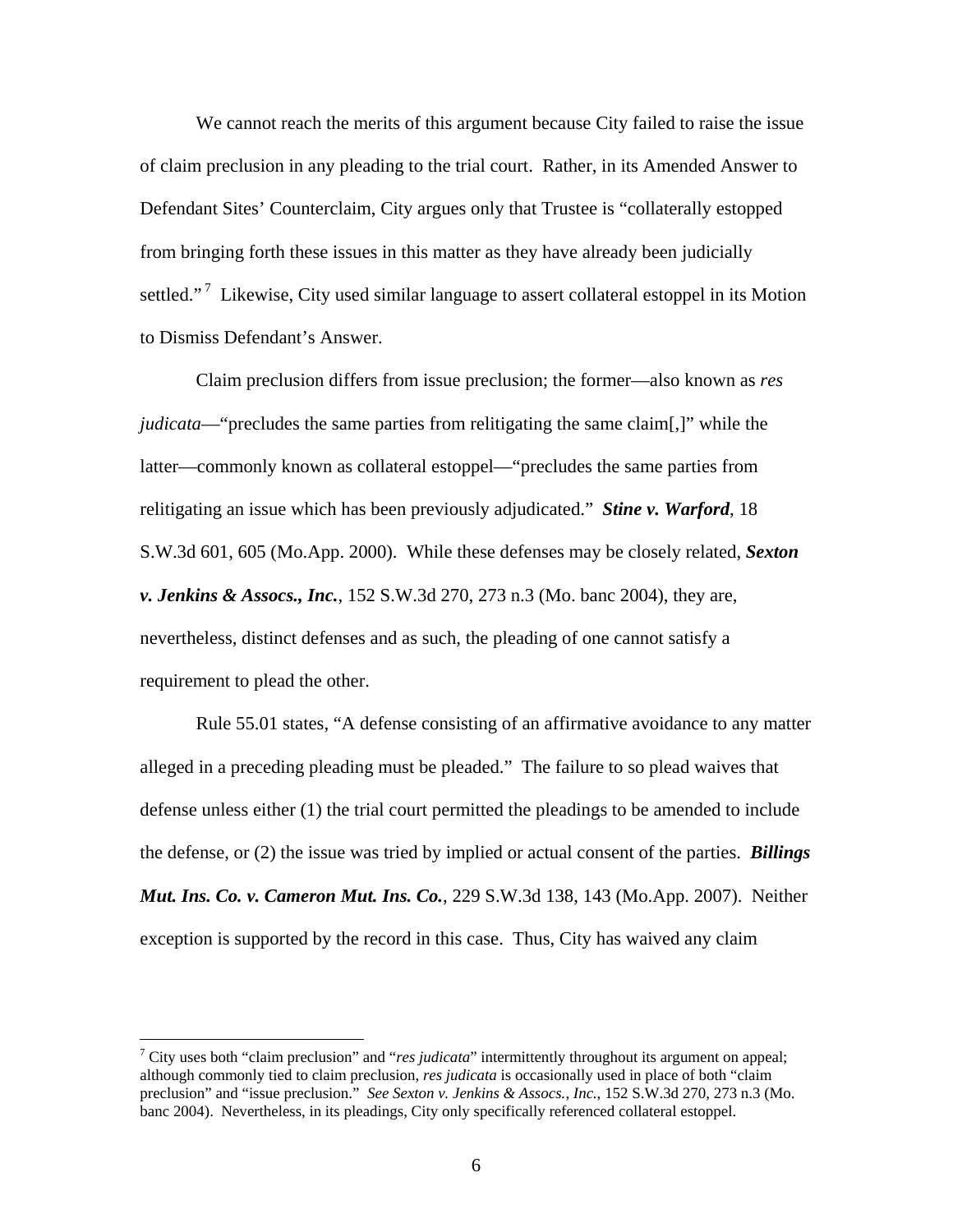preclusion defense by failing to raise that defense in any pleading responsive to Trustee's claim.

Our resolution of the merits of Trustee's point rests on a two-step analysis: first, we must determine if Ordinance No. 2581 constitutes a "special law" as defined by article III, section 40(30) of the Missouri Constitution, and second, if so, we must decide if the City has provided substantial justification "for utilization of a special rather than a general law." *City of Springfield v. Sprint Spectrum, L.P.*, 203 S.W.3d 177, 182 (Mo. banc 2006) (citing *Harris v. Missouri Gaming Comm'n*, 869 S.W.2d 58, 65 (Mo. banc 1994)).

The Missouri Constitution provides:

The general assembly shall not pass any local or special law:

. . . .

(30) where a general law can be made applicable, and whether a general law could have been made applicable is a judicial question to be judicially determined without regard to any legislative assertion on that subject.

*Mo. Const. Art. III, § 40(30)*. Missouri courts have long recognized that "a general law is a 'statute which relates to persons or things as a class.'" *City of Springfield*, 203 S.W.3d at 184 (quoting *Reals v. Courson*, 164 S.W.2d 306, 307 (Mo. 1942)). By contrast, "a statute which relates to *particular persons or things* of a class is special." *Reals*, 164 S.W.2d at 307-08 (emphasis added). Such special laws "do not embrace all of the class to which they are naturally related." *Id.* at 308.

Whether a law is general or special "can most easily be determined by looking to whether the categories created under the law are open-ended or fixed, based on some immutable characteristic." *City of Springfield*, 203 S.W.3d at 184 (citing *Harris*, 869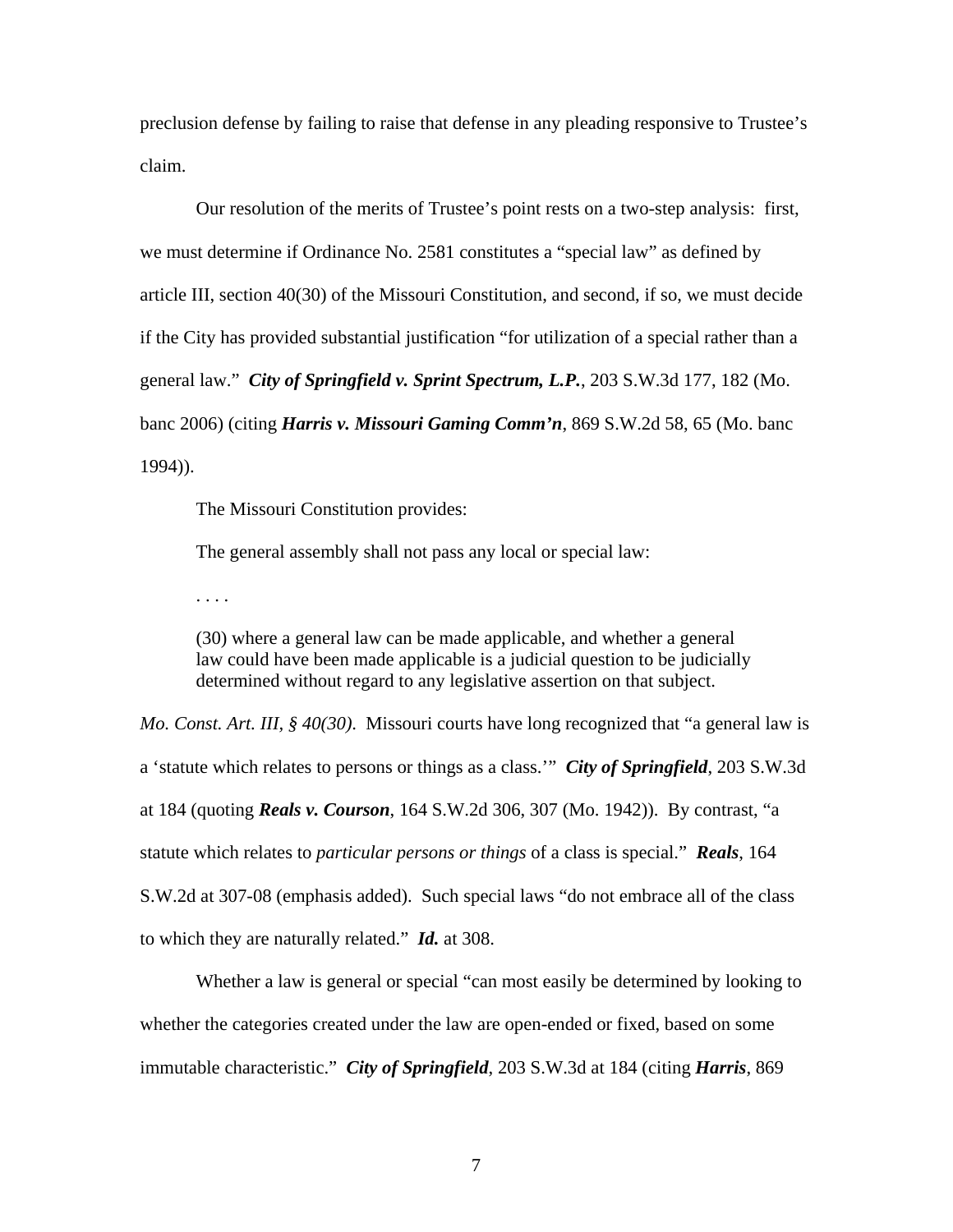S.W.2d at 65). Laws that are not open-ended usually single out one or more groupings by certain permanent characteristics. *O'Reilly v. City of Hazelwood*, 850 S.W.2d 96, 99 (Mo. banc 1993). "Classifications based on *historical facts*, *geography*, or constitutional status focus on immutable characteristics and are therefore facially special laws." *Harris*, 869 S.W.2d at 65 (emphasis added).

City of Sullivan Ordinance No. 2581 provides:

2. There shall be two (2) classifications for user fees on connection of sewer permits:

a. Class One:

1) Type A. A four inch  $(4")$  sewer tap, and 2) Type B. A sewer tap in excess of four inches  $(4")$ .

A permit and inspection fee of \$60.00 for a Type A Sewer Connection or \$75.00 for a Type B Sewer Connection shall be paid to the City Collector at the time the application is filed to cover the material and equipment cost required to make said tap.

b. Class Two (1996 Revenue Bond Projects):

1) Type A. A gravity connection, and

2) Type B. A pressure connection (grinder pump).

A permit and inspection fee of \$3,750.00 for a Type A Sewer Connection or \$4,250.00 for a Type B Sewer Connection shall be paid to the City Collector at the time the application is filed to cover the material and equipment cost required to make said tap. Sewer connections made after the completion of the unsewered areas identified in the 1996 Revenue Bond are subject to a permit and inspection fee inflation adjustment (consumer price index) calculated from the date of completion of the unsewered areas identified in the 1996 Revenue Bond to the date of permit for the connection.

In its brief, City admits that the ordinance categorizes new connectors to its sewer

system into two distinct groups: those seeking to connect property in the pre-1996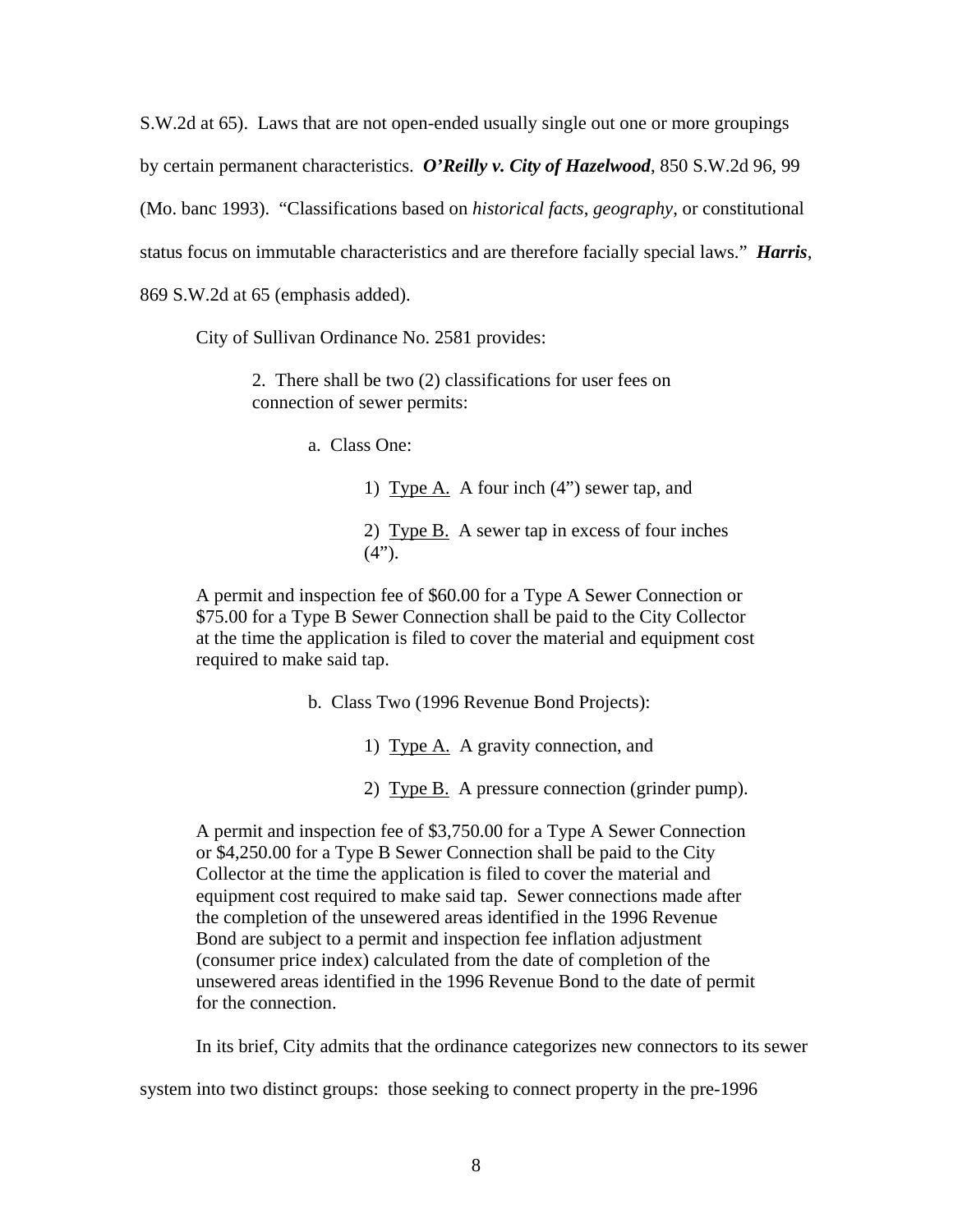sewered areas of the city and those seeking to connect property in the pre-1996 unsewered areas of the city. On its face, such categorization is both historically and geographically based and is, thus, fixed. Nevertheless, City asserts that the classification "is open-ended in that the separate connection fee is tied to the existence of revenue bonds, which is not a permanent characteristic." City cites us to no relevant legal authority supporting this assertion. We find it has no merit.

While it is true that the revenue bonds will someday be paid and in that sense are not permanent, that characteristic bears no relationship to the characteristic that serves to divide new sewer connections into two distinct categories for purposes of charging a sewer tap fee. The only characteristic that divides the class of new connections between the two categories is whether the new connector is seeking to connect property that was in the sewered area or the unsewered area of the city in 1996. As noted, this characteristic is both historically and geographically based and thus, makes the ordinance establishing such classification, on its face, a special law requiring substantial justification. *Harris*, 869 S.W.2d at 65.

In order to provide substantial justification supporting the enactment of Ordinance No. 2581, City must demonstrate that "the vice that is sought to be corrected, the duty imposed, or the permission granted by the statute [is] so unique to the persons, places, or things classified by the law that a law of general applicability could not achieve the same result[.]" *School Dist. of Riverview Gardens v. St. Louis County*, 816 S.W.2d 219, 221 (Mo. banc 1991); *see also Hunter Ave. Prop., L.P. v. Union Elec. Co.*, 895 S.W.2d 146, 153-54 (Mo.App. 1995). This, City has not done.

9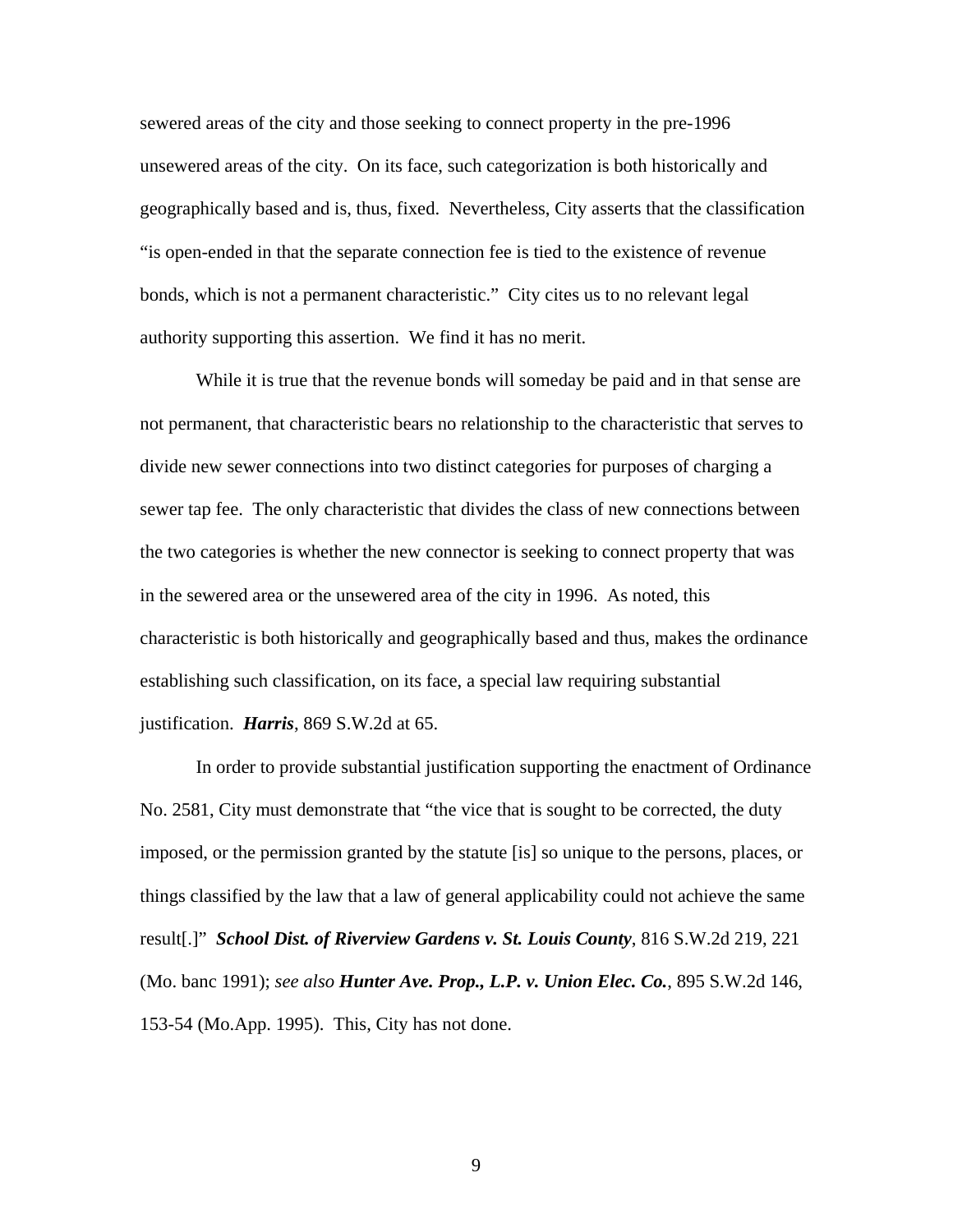The only justification proffered by City for imposing different fees is because such fees "ensure those that derive a special benefit or service from the new sewer system bear some of the cost of the public improvement." However, the benefit provided by Ordinance No. 2581 for which City is imposing a sewer tap fee—access to the city sewer system—is the same for all city residents: the same materials are used to tap into the sewer line and the same manner of waste disposal is utilized regardless of location, it is only the fee charged by City that differs according to one's address. In other words, a new connector in the pre-1996 unsewered area is getting nothing more than a new connector in the pre-1996 sewered area of the city—access to the sewer system. Therefore, City has failed to demonstrate any benefit to the new connectors in the pre-1996 unsewered areas of the city "so unique to the persons, places, or things classified by the law that a law of general applicability could not achieve the same result." *Id.* Trustee's point is granted.

#### **Decision**

 That part of the trial court's judgment awarding City \$3,750.00 against Trustee for the sewer tap fee is reversed. Otherwise, the judgment is affirmed in all respects as modified<sup>8</sup> by this opinion.

Gary W. Lynch, Presiding Judge

Scott, C.J., and Rahmeyer, J., concur. Division I Filed March 31, 2010 Attorneys for Appellant: Dennis Owens, and Jonathan Sternberg, of Kansas City, Missouri, and John W. Waller, of Sullivan, Missouri

<u>.</u>

<sup>8</sup> *See* footnote 1.